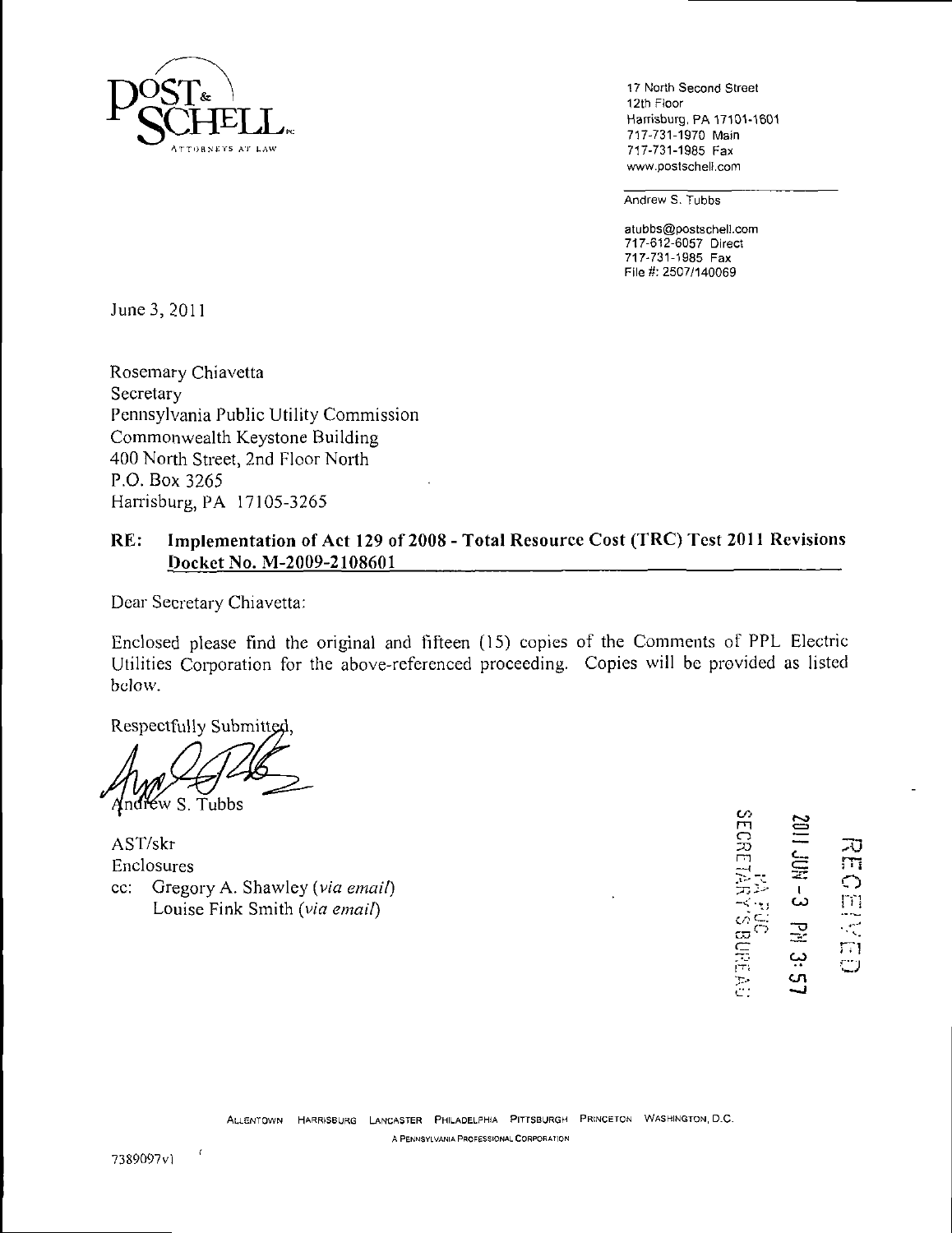# **BEFORE THE PENNSYLVANIA PUBLIC UTILITY COMMISSION**

 $\overline{\mathbf{r}}$  $\ddot{\cdot}$ ÷,

**Implementation of Act 129 of 2008 - Total Resource Cost (TRC) Test 2011 Revisions** 

**Docket No. M-2009-2108601** 

# **COMMENTS OF PPL ELECTRIC UTILITIES CORPORATION**

### **TO THE PENNSYLVANIA PUBLIC UTILITY COMMISSION:**

On May 6, 2011, the Pennsylvania Public Utility Commission ("PUC" or the "Commission") entered a Tentative Order<sup>1</sup> in the above-captioned proceeding. In that Tentative Order, the Commission issued, for public comment, refinements to the Pennsylvania total resource cost test ("PA TRC Test") for use through May 31, 2013 in compliance with Act 129 of  $2008<sup>2</sup>$  and, to a lesser extent, on the use of the TRC test beginning June 1, 2013. PPL Electric Utilities Corporation ("PPL Electric" or the "Company") hereby submits these comments on the proposed refinements to the PA TRC Test and the proposed use of the total resource cost ("TRC") test beginning June 1, 2013.<sup>3</sup> As discussed in detail below, PPL Electric generally agrees with the Commission's proposals in the Tentative Order; however, the Company requests clarification regarding certain topics addressed in the Tentative Order.

**RECEIVED** 

 $JUN - 3$  2011

PA PUBLIC UTILITY COMMISSION SECRETARY'S BUREAU

<sup>1</sup> Implementation of Act 129 of 2008 - Total Resource Cost (TRC) Test 2011 Revisions, Tentative Order at Docket No. M-2009-2108601 (Order Entered May 6,2011).

i Act 129 of 2008 ("Act 129"), P.L. 1592, 66 Pa.C.S. §§ 2806.1 and 2806.2.

<sup>3</sup> On May 17, 2011, the Commission issued an Secretarial Letter at Docket No. M-2009-2108601 setting the deadline for comments and reply comments on the Tentative Order at June 3 and June 15, 2011, respectively.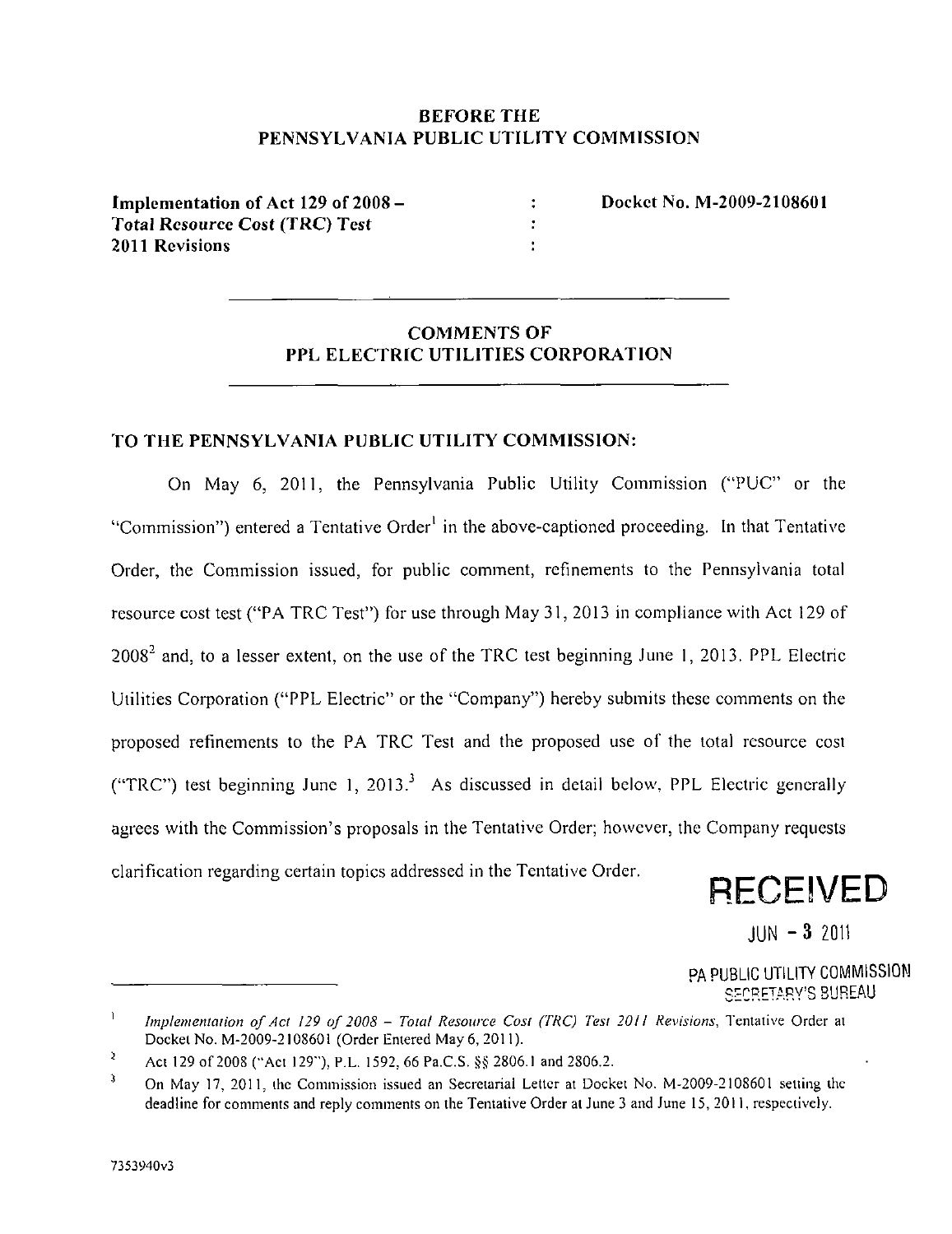#### I. BACKGROUND

Act 129 requires electric distribution companies ("EDC") with more than 100,000 customers to adopt an energy efficiency and conservation ("EE&C") plan to reduce electric consumption, reduce its total annual weather-normalized consumption and reduce its peak demand. Act 129 also addresses energy efficiency and demand reduction targets from June 1, 2013 forward. 66 Pa.C.S. §§ 2806.1(c)(3) and 2806.1(d)(2). Notably, the Commission approved PPL Electric's EE&C Plan, with modifications, on October 26, 2009, in Petition of PPL Electric Utilities Corporation for Approval of its Energy Efficiency and Conservation Plan, Docket No. M-2009-2093216 (Order Entered October 26, 2009).<sup>4</sup>

Act 129 requires an EDC to demonstrate that its EE&C plan is cost-effective using the TRC test. 66 Pa.C.S. § 2806.1(b)(1)(i)(I). The TRC test is "a standard test that is met if, over the effective life of each plan not to exceed 15 years, the net present value of the avoided monetary cost of supplying electricity is greater than the net present value of the monetary cost of energy efficiency conservation measures." 66 Pa.C.S. § 2806. l(m). In the Commission's Act 129 EE&C Implementation Order, the Commission directed that EDCs evaluate the cost effectiveness of energy efficiency or demand reduction programs using a TRC test based on the California model. Energy Efficiency and Conservation Program, Implementation Order, at Docket No. M-2008-2069887 (Entered January 16, 2009) at p. 15. Subsequently, after soliciting comments, the Commission entered a final order relative to TRC testing on June 23, 2009, at Docket No. M-2009-2108601 ("2009 PA TRC Test Order").

<sup>4</sup> The EE&C Plan was further revised by Petition of PPL Electric Utilities Corporation for Approval of its Energy Efficiency and Conservation Plan, Docket No. M-2009-2093216 (Order Entered February 17, 2010) and PPL Electric: Utilities Corporation for Approval of its Energy Efficiency and Conservation Plan, Docket No. M-2009-2093216 (Order Entered May 6,2011).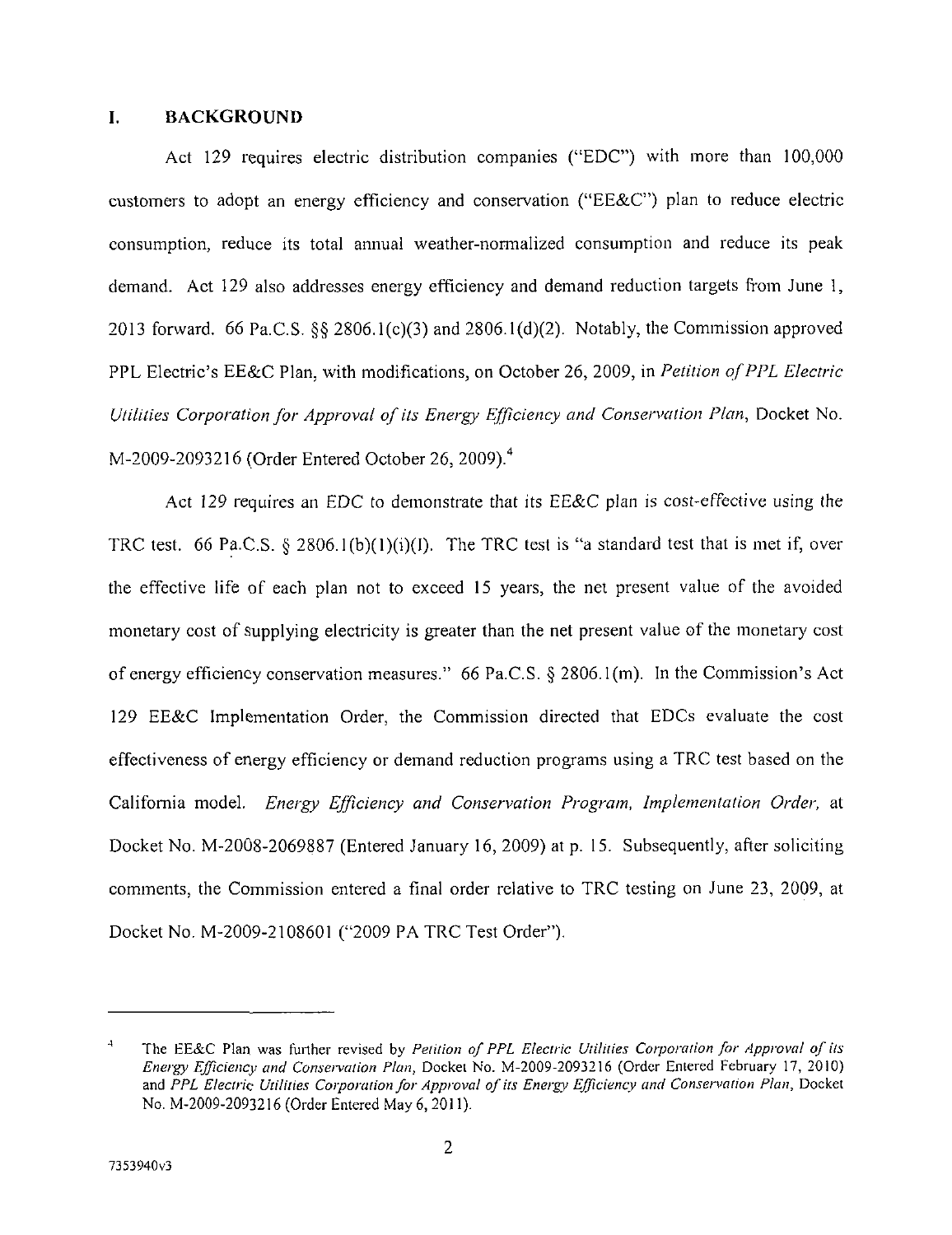#### **II. TENTATIVE ORDER**

On May 6, 2011, the Commission issued the Tentative Order in which the Commission explained that the purpose of using the TRC test is to evaluate EE&C programs to track the relationship between the benefits to customers and the. costs incurred to obtain those benefits. Tentative Order at p. 7. According to the Commission, the TRC test has historically been a regulatory test. Id. Act 129 provides that the TRC test is to be used to determine whether ratepayers, as a whole, received more benefits than the implementation costs of the EE&C plans. 66 Pa.C.S. §§ 2806.1(c)(3), 2806.1(d)(2) and 2806.l(m). In the 2009 PA TRC Test Order, the Commission recognized that many issues involved in the EE&C plans, program implementation, and operation of the TRC test would be ongoing in nature and that several issues would require additional consideration and discussion. 2009 PA TRC Test Order at p. 7; Tentative Order at p. 7. The Commission explained that the Tentative Order continues that further consideration and discussion relative to demand response, net-to-gross issues, fuel switching, TRC calculations, and TRC reporting. Tentative Order at p. 7.

#### **III. COMMENTS OF PPL ELECTRIC UTILITIES CORPORATION**

PPL Electric generally agrees with the proposals in the Tentative Order and provides the following comments on the Commission's recommendation. These comments request clarification of certain aspects of the Tentative Order and discuss the Company's limited areas of disagreement with regard to certain proposals.

As requested by the Commission, the topics addressed in these comments are numbered in the same manner as topics discussed in the Tentative Order. See Tentative Order at p. 33. To the extent that the Company does not address a particular topic, it is stated below.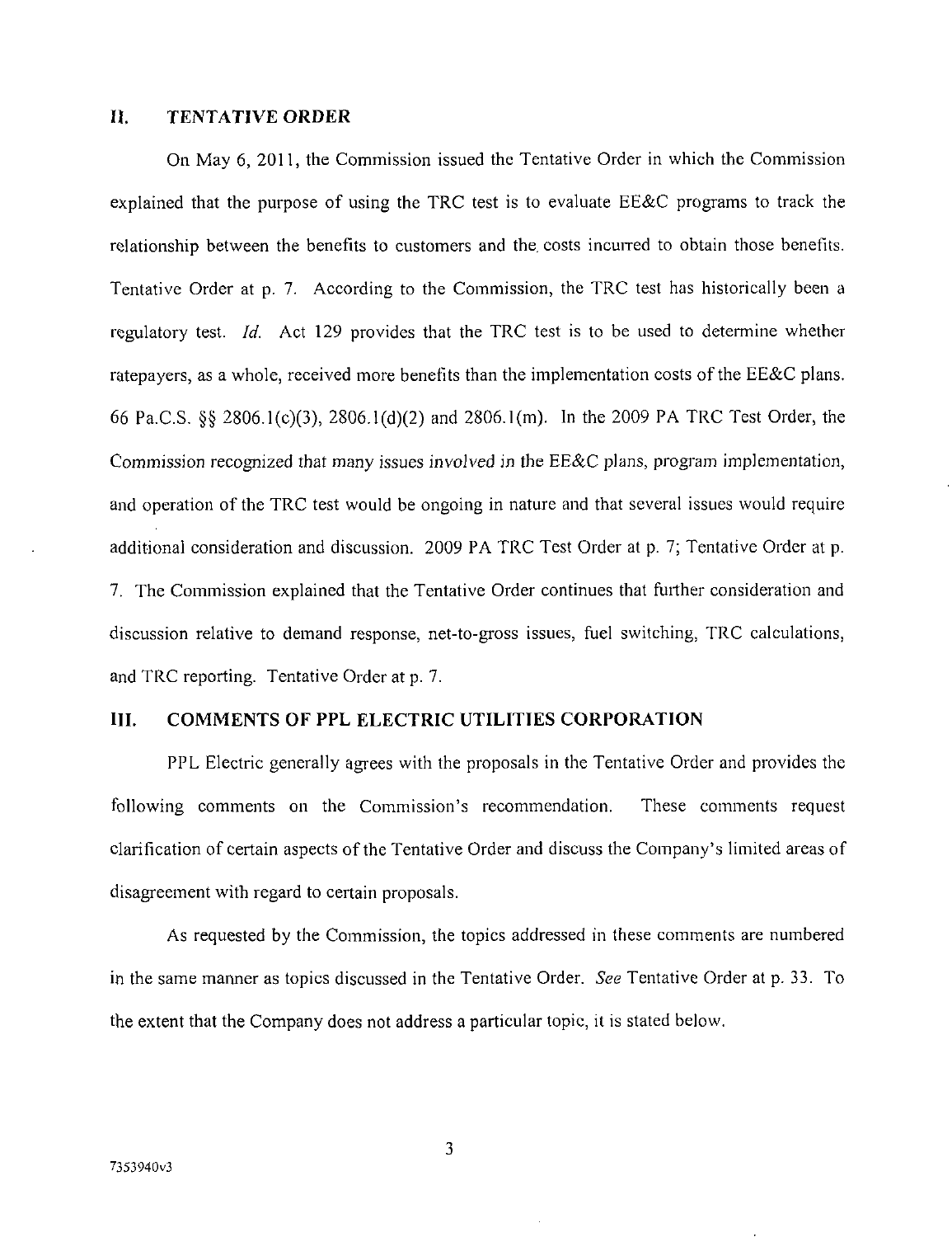#### **A. Demand Response**

#### **1. Application of TRC Test Calculation to DR Programs**

The EE&C Implementation Order directed EDCs to evaluate the cost effectiveness of each energy efficiency or demand reduction program using the TRC test. This provision was carried forward in the 2009 PA TRC Test Order. In the Tentative Order, the Commission proposed to continue to require EDCs to evaluate Demand Response ("DR") programs using the PA TRC test. Tentative Order at p. 7.

PPL Electric agrees with the Commission's proposal in Section III.A.l of the Tentative Order regarding the evaluation of DR programs using the PA TRC test.

#### **2. Treatment of DR Payments to CSPs and EDCs from PJM**

*As summarized in the Tentative Order by the Commission, Act 129 allows EDCs to provide funding to CSPs who aggregate DR customers for participation in Act 129 DR programs and in PJM economic programs. See Tentative Order at p. 8. As explained by the Commission, current practice has been to allow the EDCs to take credit for demand savings for any participant that has received Act 129 funding. Id. According to the Commission, given the possibility that many customers may be solicited by CSPs for participation in both programs, it is important to define how the TRC will be calculated. Id. In the Tentative Order the Commission asserted that the resolution of this issue must be considered in two different situations, i.e., when PJM payments are made to a CSP and when PJM payments are made directly to EDCs. Id.* 

Therefore, in the Tentative Order, the Commission proposes the following:

- First, PJM payments to CSPs for DR market participation in all PJM programs would be excluded from TRC test calculations.
- Second, PJM payments to EDCs for DR market participation in economic programs would be allowed as benefits for the purpose of the TRC test to the extent that these payments represent benefits (costs avoided) that exceed those costs avoided which are calculated as set forth in the 2009 PA TRC Test Order.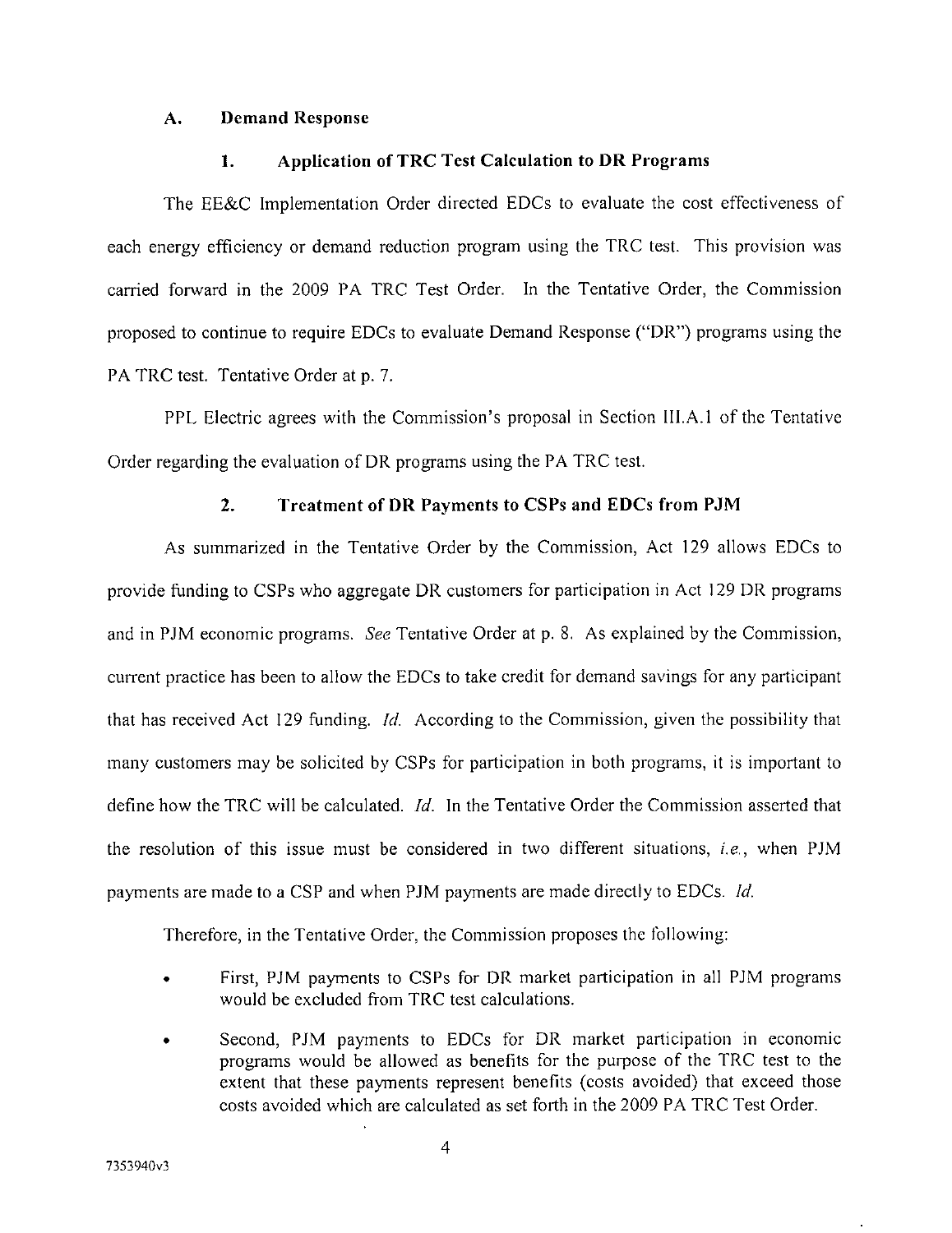• Third, PJM payments for capacity would be excluded from TRC calculations as either benefits or costs relative to the TRC test.

PPL Electric agrees with the Commission's third proposal that PJM payments for capacity would be excluded from TRC calculations as either benefits or costs relative to the TRC test. However, the Company disagrees with the Commission's first and second proposals regarding treatment of PJM payments to CSPs and EDCs for several reasons.

PJM's economic and capacity DR programs are independent programs from Act 129. To the extent that participation in PJM DR programs would have occurred in the absence of Act 129 DR programs  $(i.e.,$  the PJM charges or payments are not directly related to incremental DR provided by Act 129), any charges, penalties, or payments from the PJM DR programs should be ignored for purposes of Act 129, regardless of whether the charges, penalties, or payments are to/from a CSP, a customer, or an EDC.

However, if the PJM DR revenue is directly related to Act 129 DR (*i.e.* Act 129 DR is incremental to PJM DR programs, for example, demand response from a new Act 129 direct load control program that previously did not exist or additional load curtailment above and beyond what the customer would have achieved for PJM DR programs) and the Act 129 DR program has revenue, charges, or penalties from PJM DR programs, then it may be appropriate to include that PJM revenue, charge, or penalty as a cost or benefit for Act 129 TRC regardless of whether it is to/from a CSP, a customer, or an EDC. However, it will be difficult for the EDC, or the EDC's independent evaluator that performs the TRC calculations, to know those PJM DR payments because:

• The customer could have different CSPs for the PJM DR program and the Act 129 DR program or the customer could be its own PJM CSP. There would be no contractual way for the EDC to force the customer or the customer's PJM DR CSP to disclose the PJM payments.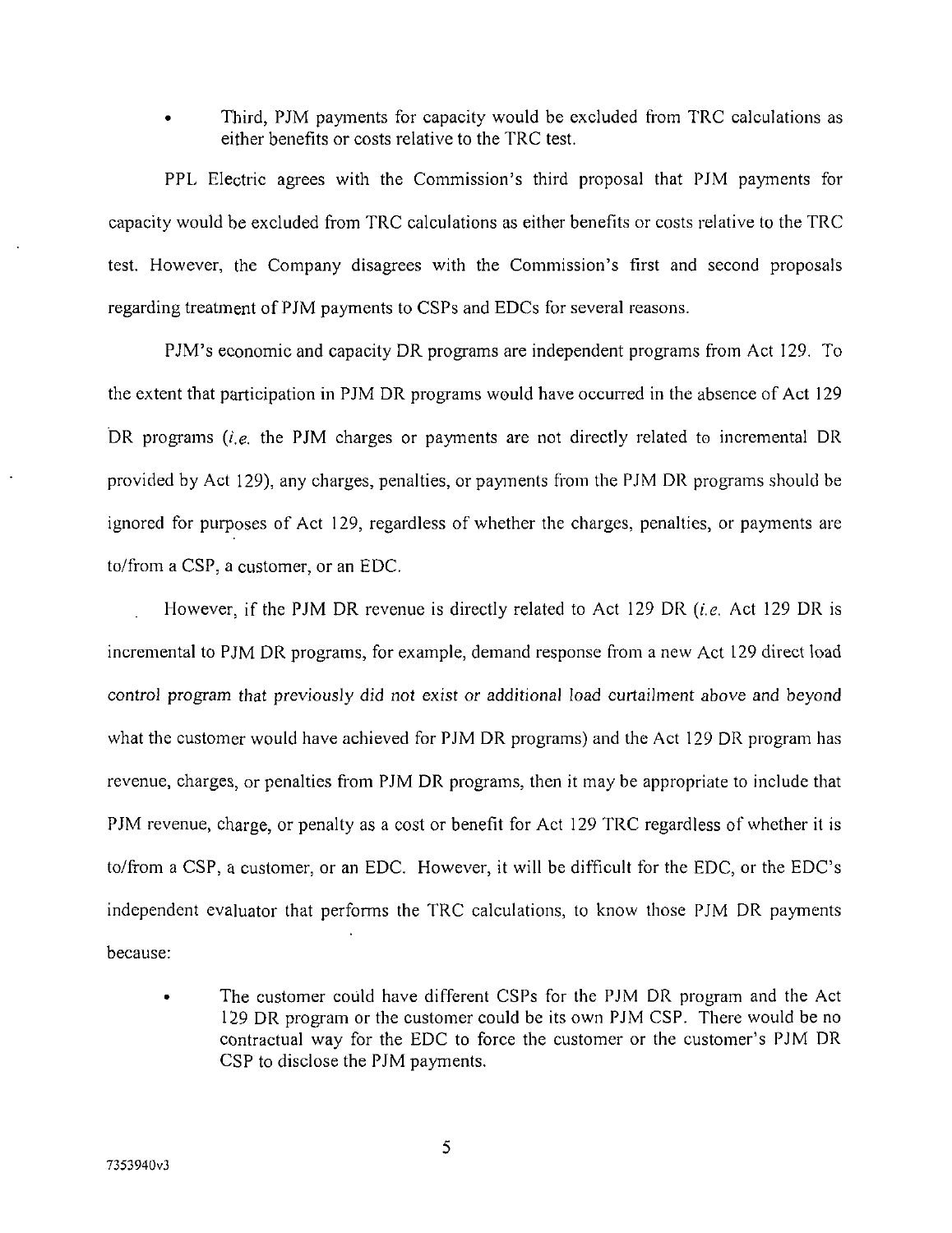- PJM economic DR events could be declared as much as 60 days after the operating day (after the Act 129 event). PJM settlements are frequently adjusted after-the-fact.
- CSPs and customers are not likely to disclose PJM DR revenues for competitive reasons. That information is confidential.

Therefore, since it will be nearly impossible to quantify or verify PJM DR payments in this case, EDCs should be permitted to ignore those benefits for the TRC. If these benefits are ignored, the reported benefit-cost ratio will be lower than it would have otherwise been if PJM DR payments were included *(i.e.* EDCs would be understating the benefit-cost ratio).

The TRC recognizes costs and benefits regardless of whether they are incurred by the utility or the participant. Therefore, the TRC should not treat PJM DR payments differently based on whether the recipient of the payment is the EDC, the customer, or the EDC's CSP because that would distort the cost-effectiveness. For example, if a PJM payment to the EDC is included as a benefit but the same PJM payment is ignored if it is paid to the EDC's CSP, then the TRC will artificially look more favorable for EDC self-managed DR programs compared to using a CSP.

#### **3. Treatment of DR Payments to CSPs and Participants from PJM**

In the Tentative Order the Commission stated that treatment in the TRC test of PJM payments related to DR programs is a pivotal issue and that the question is whether these PJM payments should be included in the TRC test as costs or as benefits. Tentative Order at p. 8. To address this issue the Commission proposes that all direct payments by the EDCs to participants or payments by the EDCs to CSPs in DR programs be treated as follows:

• For Program Years 1 to 4, each EDC would treat such payments (made to CSPs or to DR program participants) in the TRC test in the same manner as each EDC treated such payments in its approved EE&C plan. These payments would be considered to be a proxy for participant transaction costs.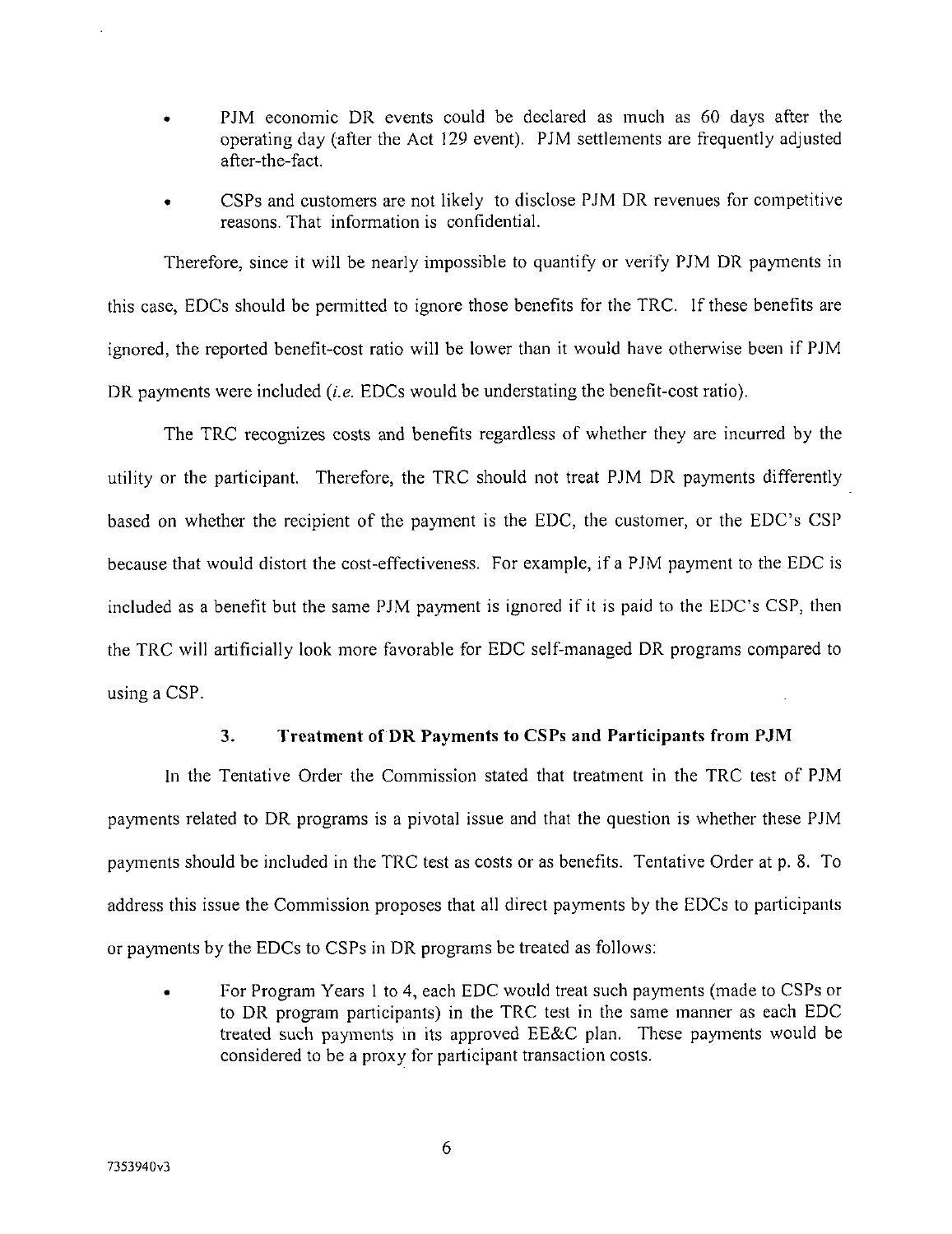• After Program Year 4 ends on May 31, 2013, each EDC would include all such payments to CSPs or to DR program participants as transaction costs in the calculation of the TRC test. These payments would be considered to be a proxy for participant transaction costs.

PPL Electric agrees with the Commission's proposal in Section III.A.3 of the Tentative Order regarding direct payments by the EDCs to participants or payments by the EDCs to CSPs in DR programs.

## **4. Treatment of American Reinvestment and Recovery Act of 2009 ("ARRA") Funds**

In the Tentative Order, the Commission explained that, the 2009 PA TRC Test Order directed incentive payments from sources outside of the Act 129 programs to be considered benefits that decrease costs to customers participating in programs and, therefore are accounted for in the TRC calculations. Tentative Order at p. 13. The Commission further explained in the Tentative Order, that Met-Ed was the only EDC to factor stimulus money into its plan. Upon review of the Met-Ed plan, the Commission concluded that ARRA incentive payments should be considered benefits in TRC testing. Joint Petition of Met-Ed, Penelec and Penn Power, Docket Nos. M-2009-2092222, et al. (October 22, 2009) at 22 ("*Met-Ed*"). However, according to the Commission, over the course of the past year, EDCs have requested clarification from Bureau of Conservation, Economics and Energy Planning ("CEEP") and the Statewide Evaluator ("SWE") as to how ARRA funds received by EDCs and allocated to Act 129 programs should be accounted for in the TRC calculation. In response to these requests, the Commission explained that it believes that this matter was adequately addressed in the Met-Ed decision. Tentative Order at p. 13. In Met-Ed, the Commission held that ARRA incentive payments should be considered benefits in TRC testing and that furthermore, since Act 129 funding is fixed, any additional funds, such as ARRA funds, will be used to supplement, not replace, funds from the EDC. *Met-Ed* at p. 22. In the Tentative Order (and in *Met-Ed*) the Commission states that since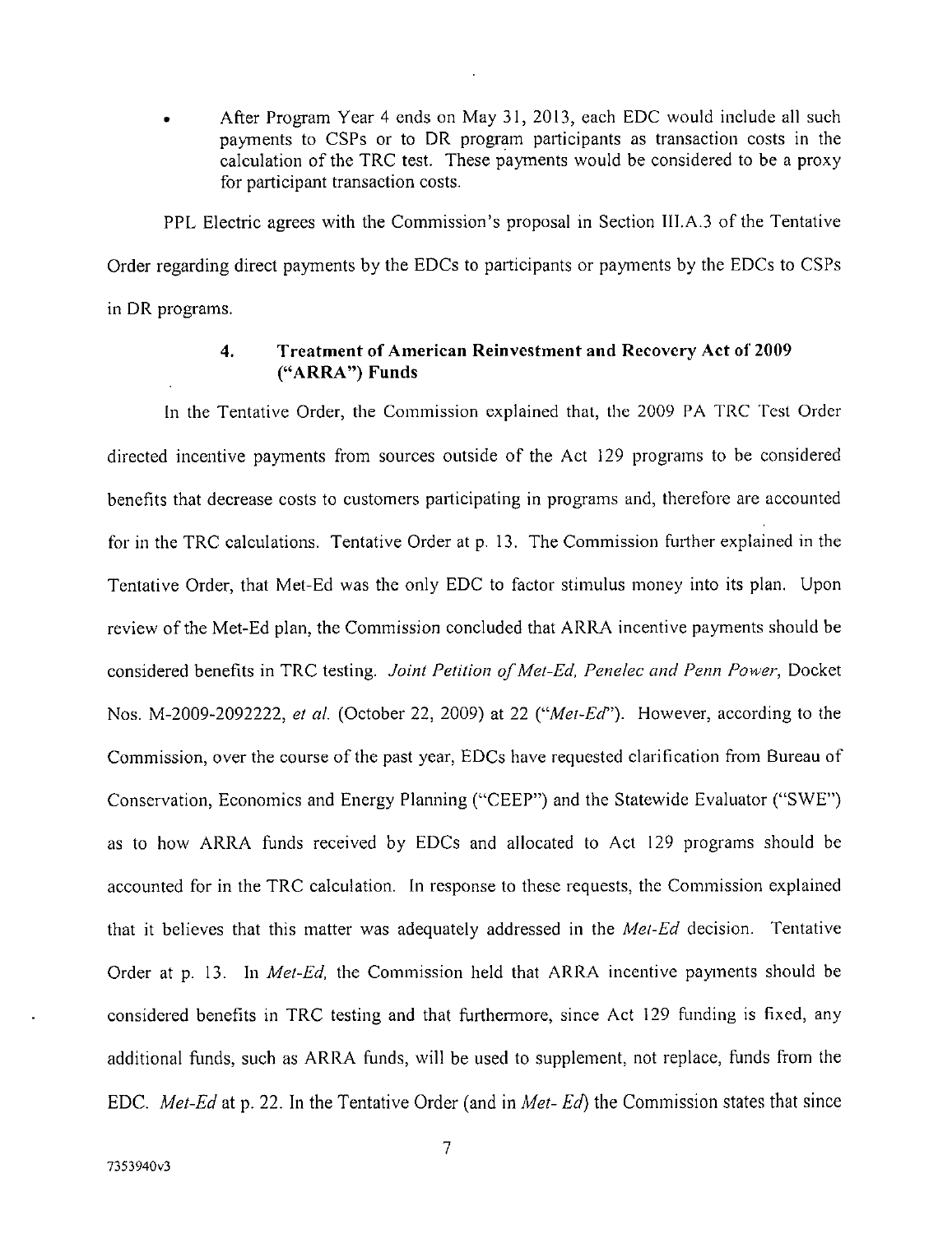Act 129 funding is fixed, any additional funds will be used to supplement, not replace, funds from the EDCs. Tentative Order at p. 13.

PPL Electric fully agrees with the Commission's proposal in Section III.A.4 of the Tentative Order regarding ARRA funds. The Company, however, does have practical concerns regarding implementation. For example, PPL Electric can easily ask customers, as part of the rebate application or impact evaluation survey, if they received ARRA funding for an Act 129 energy efficiency or DR measure. However, the customer may not be willing to disclose the amount of ARRA funds they received and, even if the customer did, there is no practical way to verify if the customer received such ARRA funding or verify the amount of said ARRA funding. Moreover, to the extend that ARRA funds must be included in the TRC, tracking systems may need to be modified to accommodate the requirement. Therefore, due to practical implementation concerns regarding quantification and or verification of ARRA funding, EDCs should have the option of ignoring those benefits for the TRC. If these benefits are ignored, the reported benefit-cost ratio will be lower than it would have otherwise been if ARRA benefits were included (i.e. EDCs would be understating the benefit-cost ratio). If the Commission decides the TRC is required to include ARRA funds, then PPL Electric seeks clarification that the benefits associated with ARRA funding take the form of a reduction to the costs, consistent with the California model.

#### **5. Measure Life For DR Programs**

The 2009 PA TRC Test Order did not provide direction for detennining the measure life for DR programs, such as direct load control. In the Tentative Order (at p. 14), the Commission proposes to define "measure life" for use in calculating the TRC benefit cost ("B/C") ratio for DR measures as follows: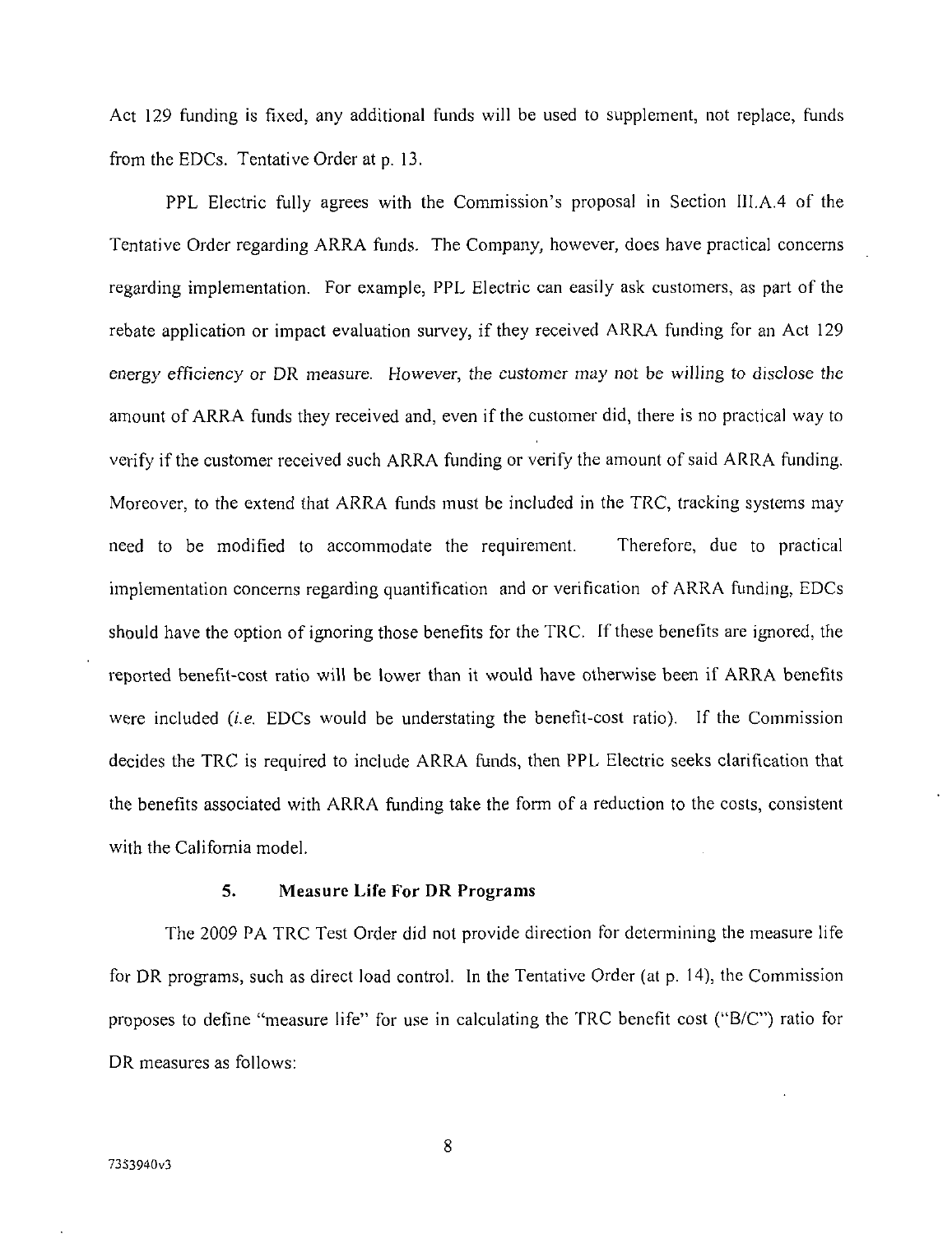- For DR programs delivered by program administrators, "measure life" would include equipment life or program life and measure persistence (but not savings persistence).
- "Equipment life" would mean the number of years that a measure is installed and operates until failure.
- "Measure persistence" would take into account business turnover, early retirement of installed equipment, and other reasons measures might be removed or discontinued.
- "Program life" would be defined as the number of years that a DR program is projected to operate in an EDC's approved EE&C plan or the EDC's alternative plan for DR programs.

Tentative Order at p. 25.

*Additionally, the Commission proposes that for calculating the TRC B/C ratio, the measure life shall be the lesser of equipment life or program life, as appropriate. Id. Also, for retrofit/early retirement programs, measure life should take into account both the expected remaining life of the measure being replaced and the expected changes in baselines over time. Id.* 

PPL Electric agrees with the Commission's proposal in Section III.A.5 of the Tentative Order; however, the Company requests clarification on the Commission's proposal, specifically the definition of "Program Life." As currently structured in Act 129, the peak load reduction compliance period is limited to one year, the summer of 2012 during Program Year  $4.5$  Since there are no Act 129 DR reductions targets beyond the summer of 2012 and no approval of any programs (DR or energy efficiency) beyond the current version of the approved EE&C Plans (i.e., May 2013), the Commission should clarify if the "program life" is 1-year by default or can

<sup>5</sup> Implementation Order at p. 29 ("To be in compliance the EDCs must demonstrate that its EE&C plan produced demand savings during the 100 hours of highest demand for the period June 1, 2012, through September 30, 2012, equal to at least 4.5% of the average of the 100 highest peak hours during the period from June 1, 2007 to September 30, 2007."). "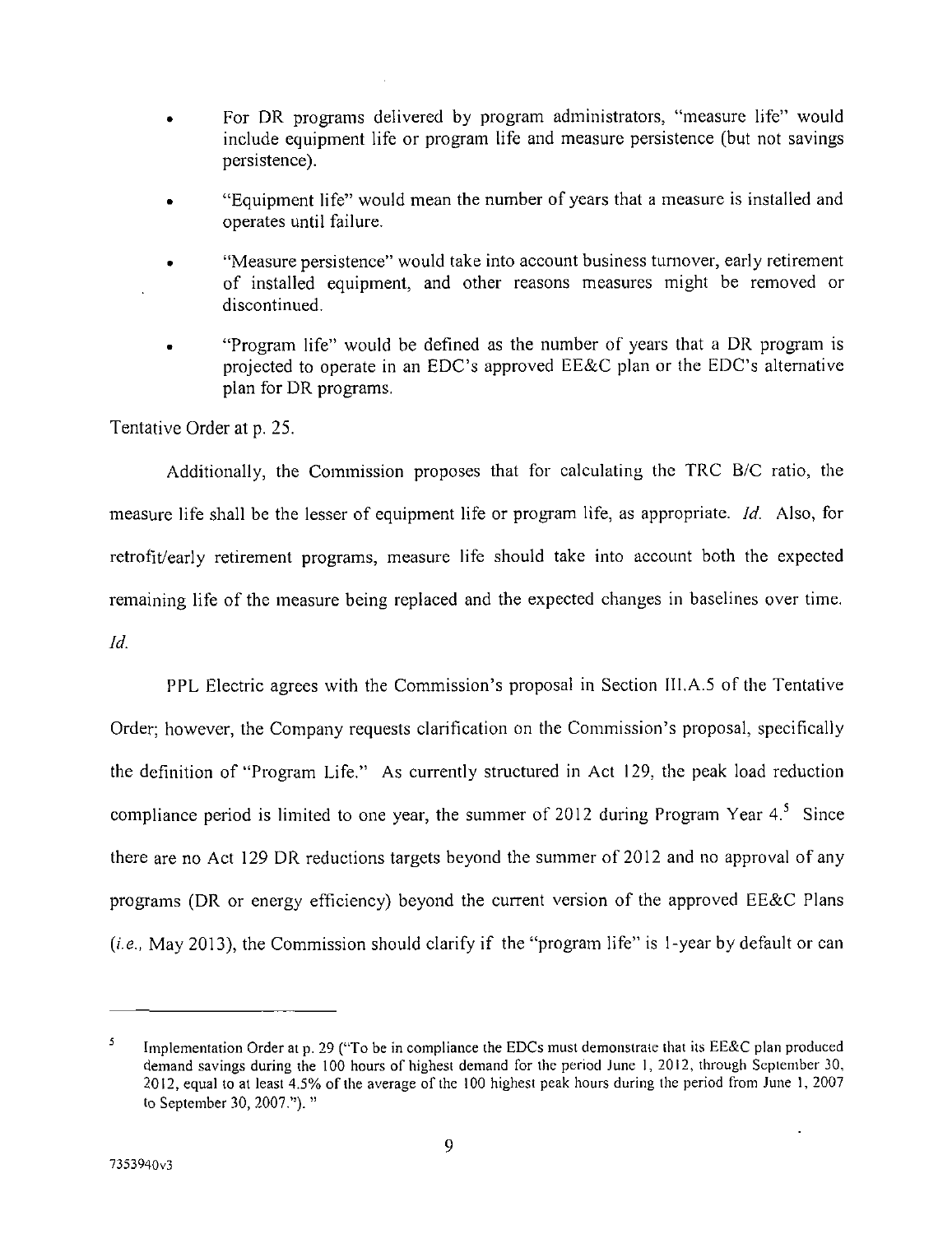the EDCs assume that DR programs will extend beyond the summer of 2012 and, therefore, have a program life greater than 1 year?

## **B. Net-To-Gross**

#### **1. Net-To-Gross Research and Applications**

In the Tentative Order, the Commission proposes to direct the EDCs to develop and *conduct Net-to-Gross ("NTG") studies and that the NTG studies be funded out of the EDCs' Act 129 2% program budgets. Tentative Order at p. 18. The Commission explained that, NTG research studies can be used for three different applications. Tentative Order at p. 16. The first potential application is to inform program decision makers when a mid-course adjustment in a program should be made. Id. A second potential application of NTG research is to infonn program decision makers when an entire program (containing perhaps several measures) should be phased out because it is no longer needed to incent customers to adopt an array of highefficiency measures, as customers are making such adoptions even in the absence of program incentives. Tentative Order at p. 17. A third potential use of NTG research would be to adjust the gross verified savings figures by netting out the savings attributable to free riders, spillover, and rebound effects for the purposes of detennining net-verified savings that are to be used for compliance purposes. Id.* 

Under the Commission's proposal, the SWE would coordinate the development and approval of common methodologies for EDCs' NTG studies. Tentative Order at p. 18. The results of the studies, according to the Commission, will be reported to the SWE and utilized by the EDCs to determine when a measure or program should be removed from the EE&C portfolio because it is no longer appropriate to offer incentives if the NTG ratio is low. *Id.* Moreover, for the period of June I, 2009, through May 31, 2013, the Commission does not propose, in the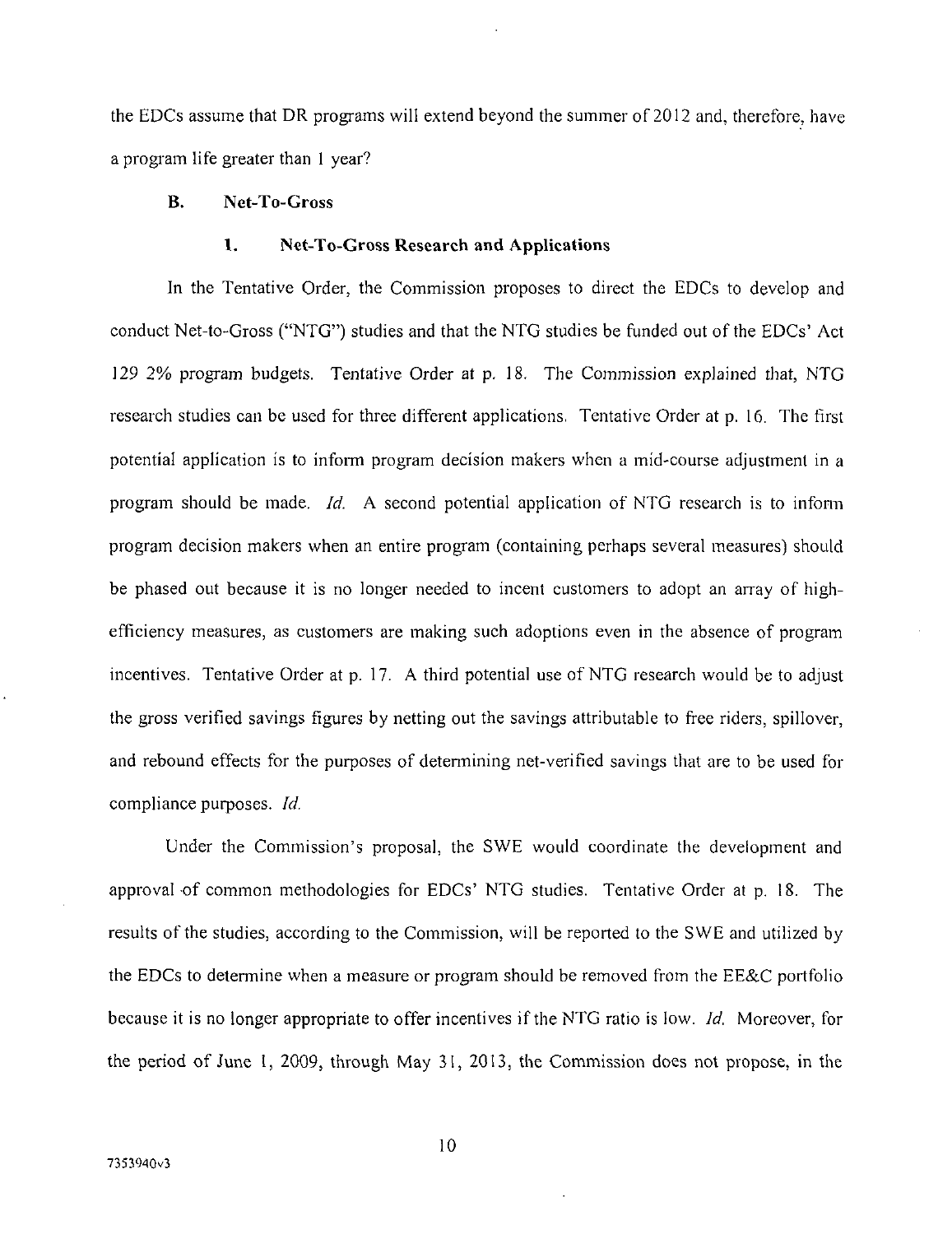*Tentative Order, that the NTG research be used to adjust the gross verified energy savings that are used for compliance purposes to detennine whether an EDC has met its mandated Act 129 reduction targets. Id.* 

The Company agrees with the Commission's NTG proposal in Section 1I.B.1 of the Tentative Order for the period of June 1, 2009 through May 31, 2013. PPL Electric seeks clarification of whether cost-effectiveness calculations should also use gross verified savings during this period, since gross verified savings used for compliance purposes are not adjusted by a NTG ratio.

For the next version of Act 129 EE&C (beyond May 31, 2013), PPL Electric recommends using gross verified savings for compliance targets and using net verified savings for program design and effectiveness purposes (for example, detennining if program design changes are required if net savings are low compared to gross savings). If net verified savings are the basis for future compliance targets, then program cost caps must be increased or the compliance targets must be decreased to account for the net-to-gross factor (typically on the order of 25%).

The total gross verified savings are truly realized by customers and, therefore, should represent the Act 129 savings for compliance purposes. The NTG factor attributes  $(i.e.,$ allocates) the savings between the Act 129 program and factors outside the program. The portion attributed to the Act 129 program is the net verified savings (gross verified savings x NTG factor = net verified savings). Regardless of this allocation, the full gross verified savings were realized by customers. NTG is a "funding equity issue" related to the use of Act 129 program funding, i.e., should Act 129 ratepayer funds be used for measures/programs that would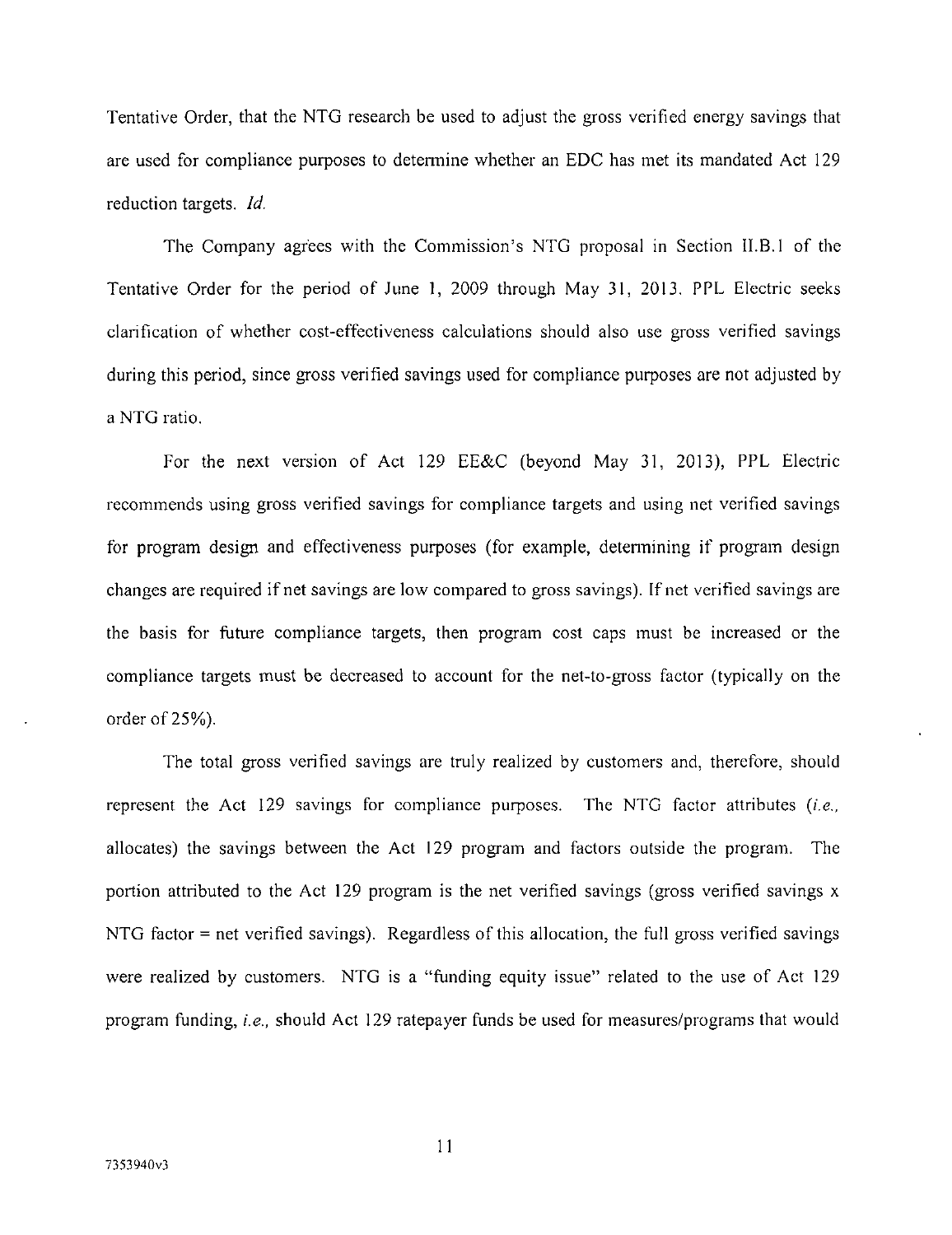**have largely occurred (fully or substantially) in the absence of Act 129 programs. Therefore, net verified savings should be used to judge program effectiveness, not compliance.** 

## **C. Fuel Switching**

#### **1. TRC Inputs For Fuel Switching**

In the Tentative Order, the Commission proposes to adopt the fuel switching provisions as set out in the Fuel Switching Working Group ("FSWG") Staff Report. Moreover, the Commission proposes to use the 2002 CA SPM as a guide for defining the costs and benefits that should be included in the TRC test for fuel switching programs and other proposed fuel source substitution programs should also use the 2002 CA SPM as a guide in the cost/benefit analysis of each proposed program.

PPL Electric has no comments on the Commission's proposal to use the 2002 CA SPM as a guide for TRC testing of fuel switching programs. PPL Electric notes, however, that the Commission does not define the calculation of gas avoided costs in the Tentative Order. Therefore, unless instructed otherwise by the Commission, PPL Electric will use the gas avoided costs provided by the UGI Utilities, Inc. - Gas Division, UGI Penn Natural Gas, Inc. and UGI Central Penn Gas, Inc. in the Company's cost-effectiveness calculations. Alternatively, to avoid confidentiality issues, gas avoided costs could be developed using an approach comparable to the calculation of electric costs, i.e., using NYMEX and Energy Information Administration (EIA) published prices for natural gas.

## **2. Fuel Switching Appliance Efficiency**

The Company has no comments on the Commission's proposal in Section III.C.2 of the Tentative Order.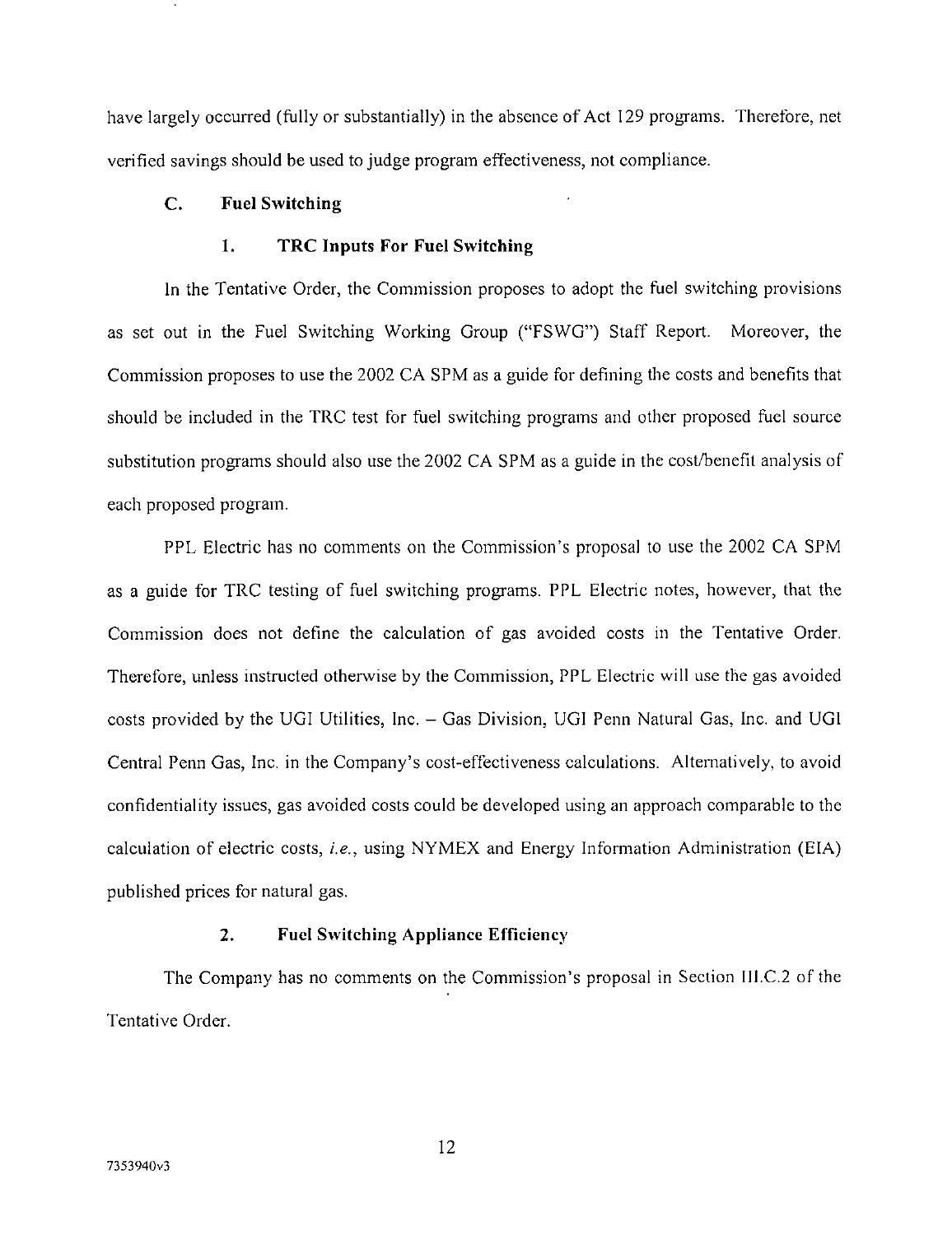# **D. TRC Calculations**

## **1. Database For Deemed Customer Costs or Incremental Measure Costs as Applicable**

In the Tentative Order, the Commission proposes that the EDCs continue to use filed incremental cost data through May 31, 2013. Tentative Order at p. 22. According to the Commission, for measure variants not included in the EDCs' EE&C plans, the EDCs should use the California Public Utility Commission's ("CPUC") Database for Energy Efficient Resources ("DEER") as the primary source of cost data. Under the Commission's proposal, the EDCs can adjust the DEER cost values for regional and local conditions using appropriate cost multipliers and the cost multipliers should be clarified and included in the EDCs' annual reports. Id. Moreover, the EDCs would be allowed to use cost data from local retailers and suppliers if the CPUC DEER database does not provide appropriate values. Id. Additionally, EDCs would submit incremental cost data and assumptions to the SWE with their Act 129 annual reports.

PPL Electric agrees with the Commission's proposal in Section I1I.D.1 of the Tentative Order regarding the database for deemed customer costs or incremental measure costs.

# **2. Basis of TRC Benefits - Reported Savings or Verified Savings; and Basis of TRC Costs - Actual Costs or Committed Costs**

*In the Tentative Order, the Commission recommends that the calculation of TRC benefits should be based upon "verified" kWh and kW savings and that costs should be based on "actual" costs. Tentative Order at p. 23. The Commission made this proposal because, as stated in the Tentative Order, it wanted to resolve the issue of whether the basis of TRC benefits would be "reported" kWh and kW savings or "verified" kWh and kW savings, and whether the basis of TRC costs should be "actual" costs or "committed" costs. Id.* 

PPL Electric agrees with the Commission's recommendation in Section IU.D.2 of the Tentative Order regarding the calculation of TRC benefits; however, the Company requests that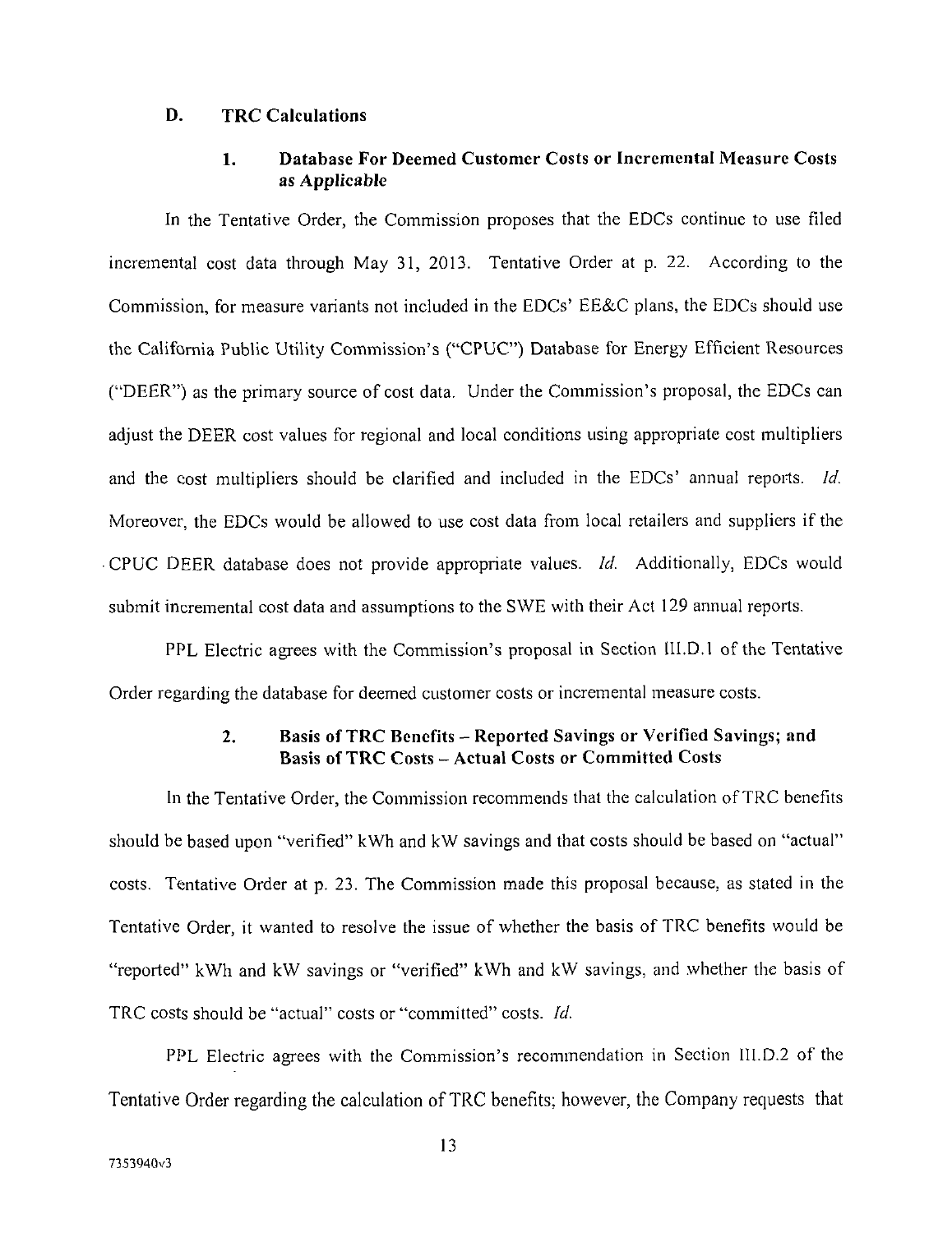the Commission revise two particular terms to ensure clarity and consistency with industry and PA SWE terminology. PPL Electric requests that the Commission change "verified savings" to "verified gross savings" (so it is clearly differentiated from "verified net savings"). PPL Electric also requests that the Commission change "reported savings" to "reported gross savings".

# 3. Definition of "Incentives" In TRC For Energy Efficiency Measures

The Commission proposes, in the Tentative Order, that "incentive" be defined as a payment made to a program participant by an EDC to encourage the customer to participate in an energy efficiency program and to help offset some or all of the participant's costs to purchase and install an energy efficiency measure. Tentative Order at p. 24.

PPL Electric generally agrees with the Commission's recommendation in Section IILD.3 of the Tentative Order regarding the definition of "incentive"; however, the Company requests clarification for cases where there is no incremental cost, i.e., appliance recycling. In the case where the incentive paid to customers is a marketing cost or intended to offset participant costs that are difficult to quantify, PPL Electric proposes including the incentive in the TRC calculations as either a direct cost (marketing) or as a proxy for the participant cost, consistent with the treatment of incentives paid to DR participants.

#### **4. Avoided Cost Calculations and Forecasts**

The Commission proposes that EDCs use the historic average annual growth rate in producer price index (which is included in the Tentative Order) for the period 2003 through the most recently available annual data point as a proxy for the rate of escalation between the end of the 2013 program year and the beginning of the U.S. Energy Information Administration Annual Energy Outlook in year 11. Tentative Order at p. 26. The Commission notes that as PJM RPM, distribution, transmission, or ancillary service cost data becomes known, it should be utilized in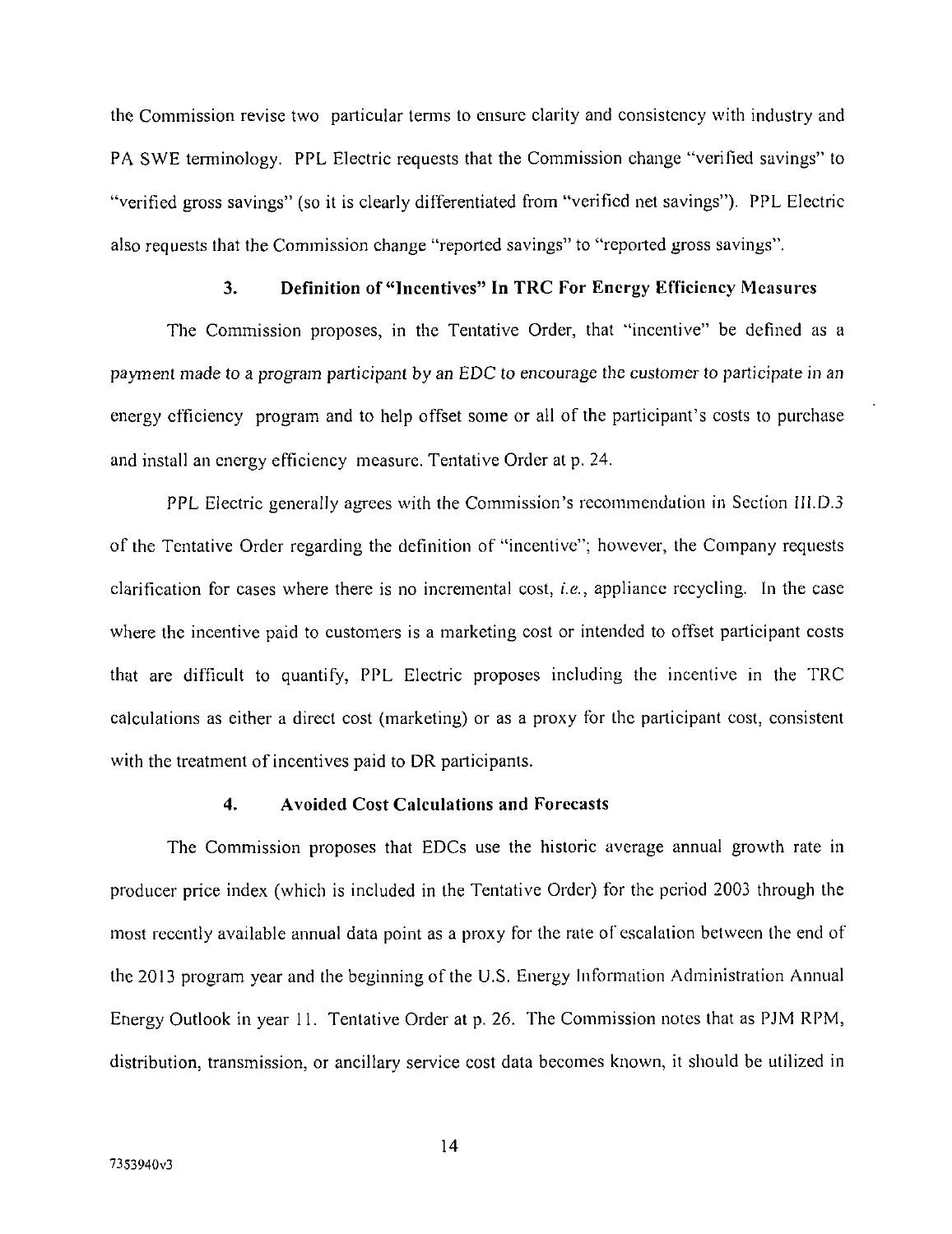place of the U.S. Bureau of Labor Statistics factor. Furthermore, the Commission states that the average annual compound rate of growth in index in the Tentative Order is 4.65%, for the period 2003 through 2010.

PPL Electric agrees with the Commission's proposal in Section III.D.4 of the Tentative Order regarding avoided cost calculations and forecasts.

## **5. Inclusion or Exclusion of Customer Avoided Operating and Maintenance Costs in the TRC Calculation**

*The Tentative Order includes a proposal by the Commission that customer avoided operating and maintenance costs be included as benefits in the TRC calculation. Tentative Order at p. 28. The Commission explains in the Tentative Order that the TRC test has the potential to capture total benefits and that reduced costs for equipment and labor are benefits that are quantifiable and measurable. Id. Moreover, the benefits of the TRC test include non-energy benefits and that savings in equipment and labor costs are non-energy benefits. Id.* 

PPL Electric agrees, in concept, with the Commission's proposal that customers' avoided operating and maintenance costs should be included as benefits in the TRC calculation; however, it will be nearly impossible to obtain realistic operating and maintenance cost data for most programs or projects. For large custom projects, the EDC or its program implementation CSP work very closely with the customer and can attempt to reasonably estimate O&M benefits for the specific project. However, for standard, prescriptive type measures and projects, it will be nearly impossible to quantify operating and maintenance benefits, especially on a project by project basis. Examples of such prescriptive type measures and projects include:

- avoided maintenance on a retired/recycled appliance;
- higher or lower maintenance on a ductless heat pump that replaces baseboard electric heaters;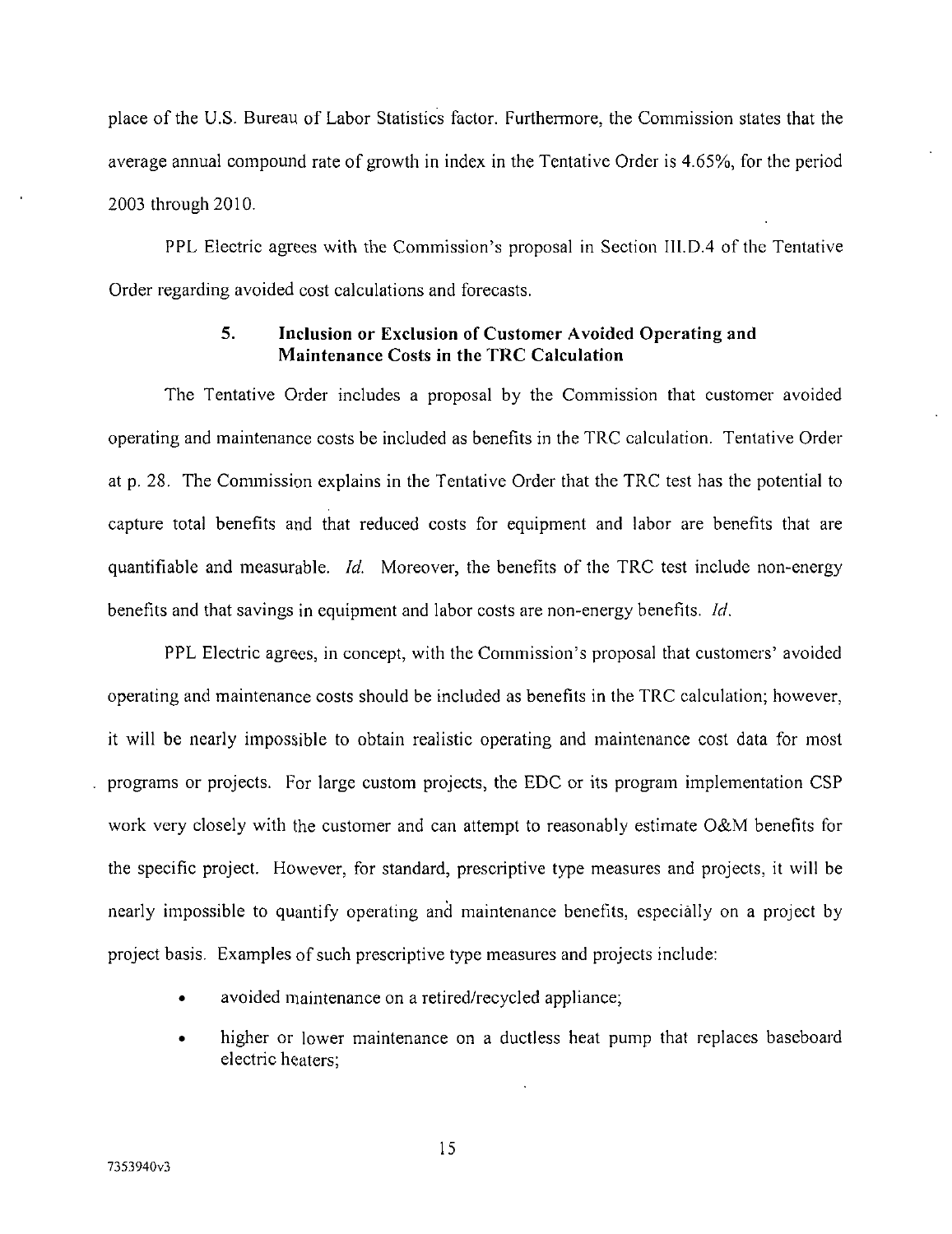- higher or lower maintenance on a heat pump water heater than a standard electric water heater;
- higher or lower maintenance on an air source heat pump that replaces a thermal storage device;
- higher or lower maintenance on a ground source heat pump than an air source heat pump; and
- residential or commercial lighting that requires less operating and maintenance costs because it is replaced less often than incandescent lighting.

Therefore, since it will be nearly impossible to quantify operating and maintenance benefits, EDCs should be permitted to ignore operating and maintenance benefits for the TRC. If these benefits are ignored, the reported benefit-cost ratio will be lower than it would have otherwise been if operating and maintenance benefits were included (i.e. EDCs would be understating the benefit-cost ratio).

## **6. Avoided Costs in the Benefit/Cost Ratios and in the Approved EE&C Plans and Avoided Costs Commencing June 1, 2013**

*The Commission proposes, in the Tentative Order, that through May 31, 2013, EDCs should use the most current forecast of avoided costs when filing a new program for Commission approval. Tentative Order at p. 29. The Commission further proposes that for program measures that have not been changed, the avoided costs figures included in TRC calculations in previously approved EE&C/DR program plans need not be updated for the period June 1, 2009, to May 31, 2013, by present or future avoided cost figure revisions or updates. However, any new programs proposed by EDCs between now and May 31, 2013, would use the appropriately updated and most current avoided cost forecasts available at that point in time. Id. Moreover, the Commission proposes that when calculating and reporting the overall portfolio TRC test B/C ratio in EDC Act 129 annual reports, the EDCs shall use the vintage of avoided cost forecasts applicable for each program at the time the program was approved. Id.*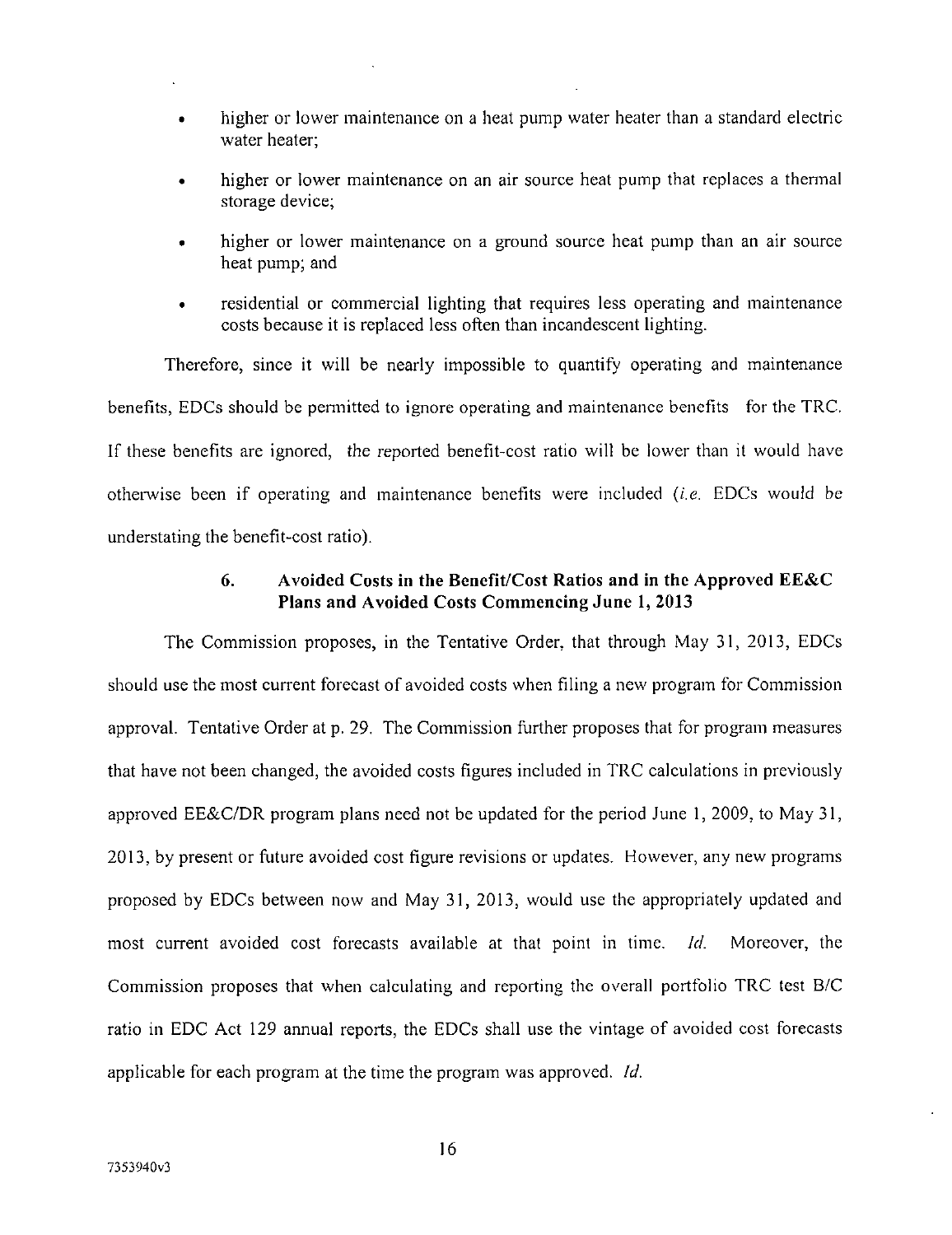PPL Electric agrees with the Commission's proposal in Section III.D.6 of the Tentative Order regarding avoided cost forecasts.

## **E. TRC Reporting**

#### **1. Baseline Study Research**

The Commission, in the Tentative Order, proposes that the EDCs conduct baseline studies in consultation with the SWE and that the SWE is to coordinate, review and approve such studies. Tentative Order at p. 30. Under the Commission's proposal, the results of the studies shall be reported to the SWE by December 1, 2011, so that the SWE can make appropriate recommendations to the Commission on the potential for additional energy savings beyond May 31, 2013. Id. According to the Commission, baseline market research is necessary and should be conducted and reported by the EDCs so that the integrity of the TRM and its stipulated values are consistent with the energy efficiency marketplace. Id. at p. 31. The Commission explains that the SWE needs accurate baseline research from the EDCs to, in part, prepare recommendations to the Commission about the potential for energy efficiency gains after May 31, 2013.

PPL Electric requests clarification on the scope of the baseline study proposed by the Commission in the Tentative Order (pp. 29-31). Moreover, the Company objects to the proposed completion date for the baseline study, December 1, 2011, because the proposed completion date may not be realistic, especially since the SWE has not defined the required scope of the baseline studies as of June 2, 2011. The Company cannot detennine if a December 2011 completion date is possible until the Commission clarifies whether the baseline study is required for all customer sectors (e.g., residential, low-income, small C&I, large C&I, and government/schools/non-profit) and all measures/end-uses (e.g., lighting, heating, cooling, refrigeration, plug loads, appliances,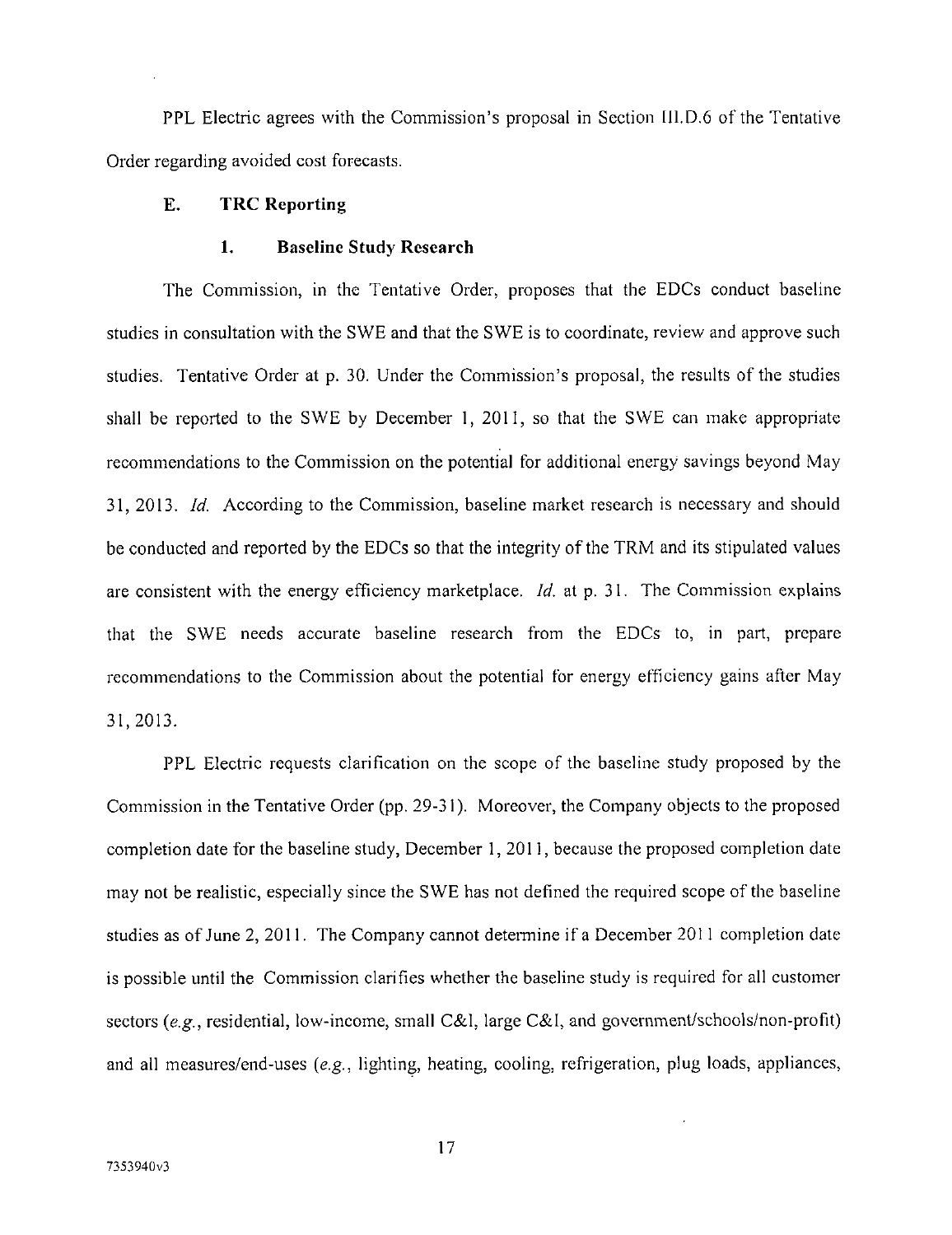etc.). The Commission should also clarify the desired level of accuracy (confidence and precision) of the baseline study and whether results can be detennined from currently available data (such as publicly available data from Pennsylvania or other relevant states) or must be obtained from the EDC-specific surveys or site visits. Site visits, in particular, are costly and time-consuming. The Company likely needs six months to complete a detailed baseline study once the Commission defines the scope of the baseline study. PPL Electric also requests clarification regarding delineation of the parties responsible for developing and maintaining data collection instruments and databases, as well as data analysis. PPL Electric recommends that a single data collection instrument be used by all EDC to maintain consistency, that the SWE collect the raw data from the EDCs, maintain the database, and analyze the data provided by all EDCs. In this way, the analysis and reporting will include all samples for a meaningful statewide assessment of residential and commercial baselines.

### **2. Frequency of Cost-Effectiveness Evaluations and Reporting Results and Timing of TRC Reports {e.g., When to Freeze Data and Inputs)**

*In the Tentative Order, the Commission proposes that the results of the TRC test should*  be reported annually and be included as a part of the EDCs' Act 129 annual reports. Tentative *Order at p. 31. Additionally, the TRC B/C ratio for each EDC program, and the portfolio, should be included in the aforementioned annual report. The Commission further specified in the Tentative Order that the B/C ratios should be based upon the latest available program costs and savings. Id.* 

PPL Electric agrees with the Commission's proposal, in Section III.E.2 of the Tentative Order, regarding the frequency of cost-effectiveness evaluations, reporting results and timing of TRC Reports.